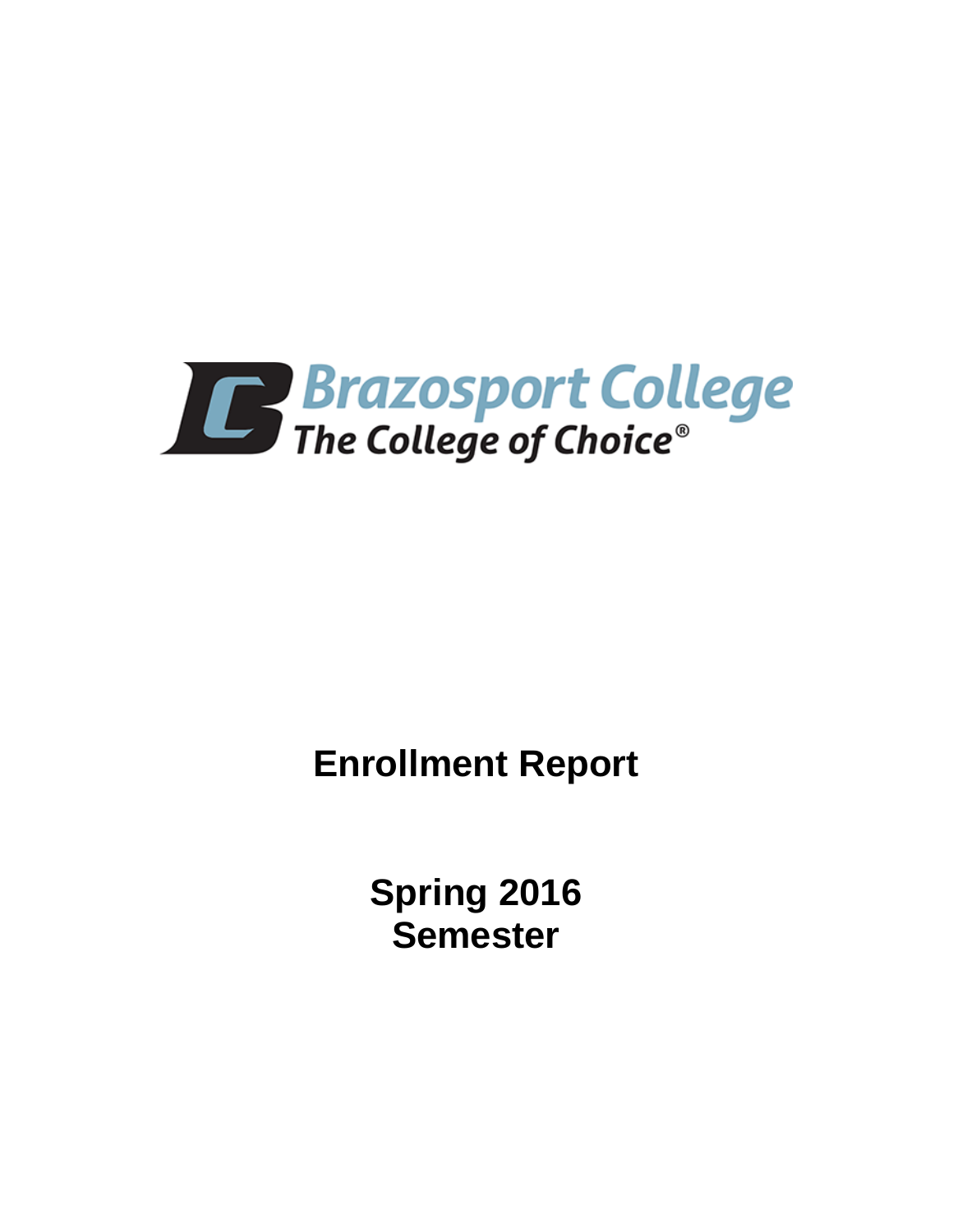# **Semester Report – Spring 2016 Table of Contents**

| Table 15A Enrollment by Department/Technical Program Page 7 |  |
|-------------------------------------------------------------|--|
| Table 15B Enrollment by Department/Academic ProgramPage 8   |  |
|                                                             |  |
|                                                             |  |
|                                                             |  |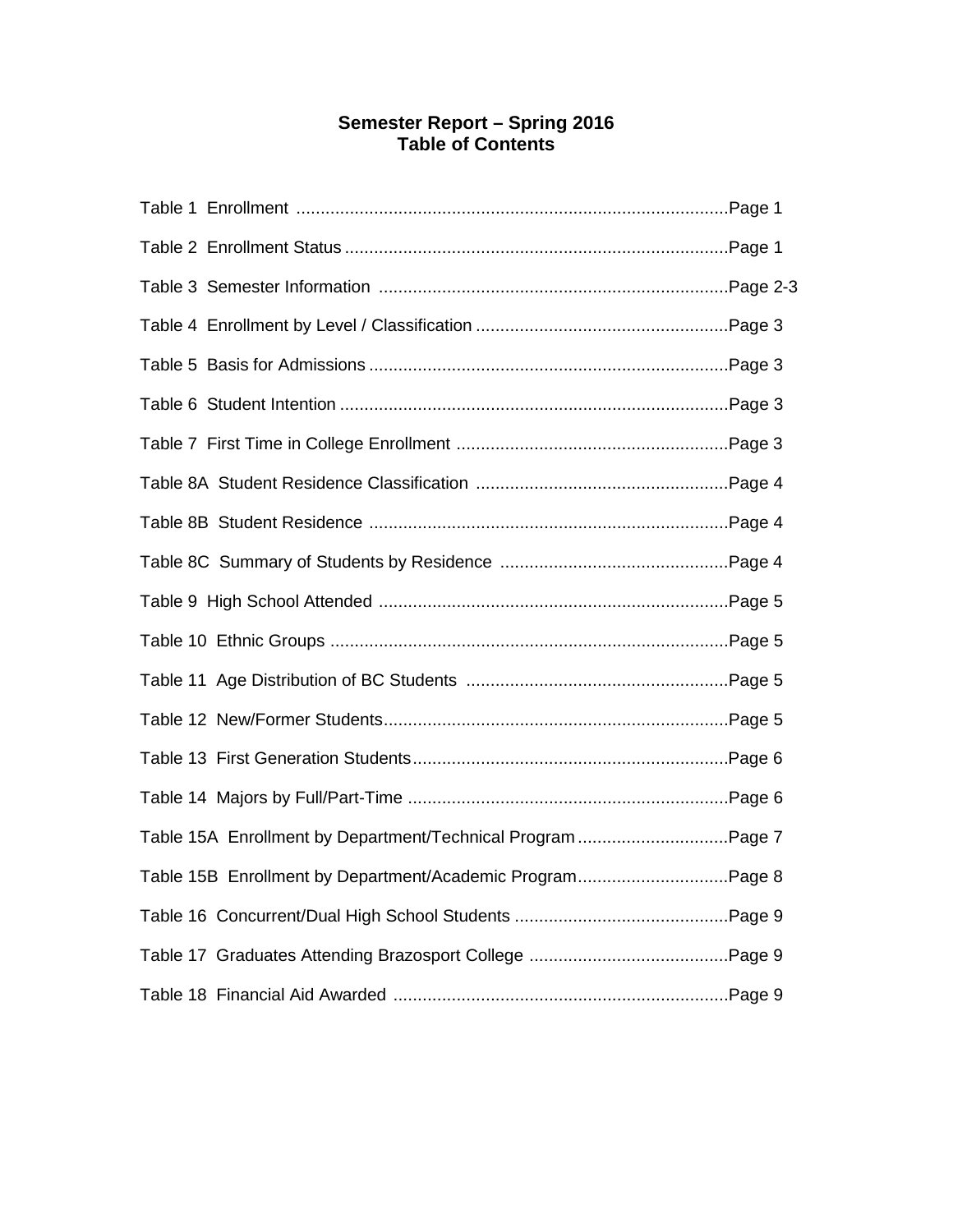# **Semester Report Spring 2016**

### **Table 1 Enrollment**

### **Credit Program**

| Campus – Regular Students            | 4.01 |
|--------------------------------------|------|
| Flexible Entry (78 Duplicated)       | 153  |
| <b>Total Enrolled (Unduplicated)</b> | 54   |

### **Non-Credit Program**

| Total Enrolled (From 12/11/15 through 5/5/16)<br>906 |
|------------------------------------------------------|
|------------------------------------------------------|

### **Total Headcount**

| Credit Program     | 4.VI  |
|--------------------|-------|
| Non-credit Program | 906   |
| <b>Grand Total</b> | 4.985 |

### **Full-time Student Equivalent**

| Full-time student equivalent (FTSE)                 | 2.551 |
|-----------------------------------------------------|-------|
| Found by dividing total credit hours (30,615) by 12 |       |

**Table 2**

| <b>Part-Time / Full-Time</b><br><b>Enrollment Status</b> |                  |            |        |        |  |
|----------------------------------------------------------|------------------|------------|--------|--------|--|
|                                                          | <b>Full-Time</b> | Part-Time* | Total  | %      |  |
| Male                                                     | 398              | 1.697      | 2.095  | 51.4%  |  |
| Female                                                   | 369              | 1,615      | 1,984  | 48.6%  |  |
| Total                                                    | 767              | 3.312      | 4.079  | 100.0% |  |
| %                                                        | 18.8%            | 81.2%      | 100.0% | 100.0% |  |

\*Part-Time – Less than 12 semester hours in fall semester.

| <b>Enrollment Status</b> | Day Student / Night Student |        |
|--------------------------|-----------------------------|--------|
|                          | No.                         | %      |
| Day                      | 1.634                       | 40.1%  |
| Night                    | 1,265                       | 31.0%  |
| Both Day / Night         | 730                         | 17.9%  |
| Distance Learning        | 450                         | 11.0%  |
| Total                    | 4.079                       | 100.0% |

Note: Since distance learning classes are not classified as "Day" or "Night" classes, students enrolled in distance learning classes as well as traditional "day" or "night" classes are classified as day, night or both day/night students by their "majority" enrollment in these classes. Therefore, it is possible that distance learning students are included in the Day, Night and Both Day/Night totals if they are taking these traditional classes along with a distance learning class. However, students taking only distance learning classes will be classified as only distance learning students.

**For BC Employees: In order to get additional data or look at trends in the data over time, the Office of Institutional Research encourages use of a software package known as Zogotech to access student data. Contact Paula [\(paula.gentner@brazosport.edu\)](mailto:paula.gentner@brazosport.edu) or Cindy [\(Cindy.Ullrich@brazosport.edu\)](mailto:Cindy.Ullrich@brazosport.edu) and training can be arranged as needed through the Employee Development Center.**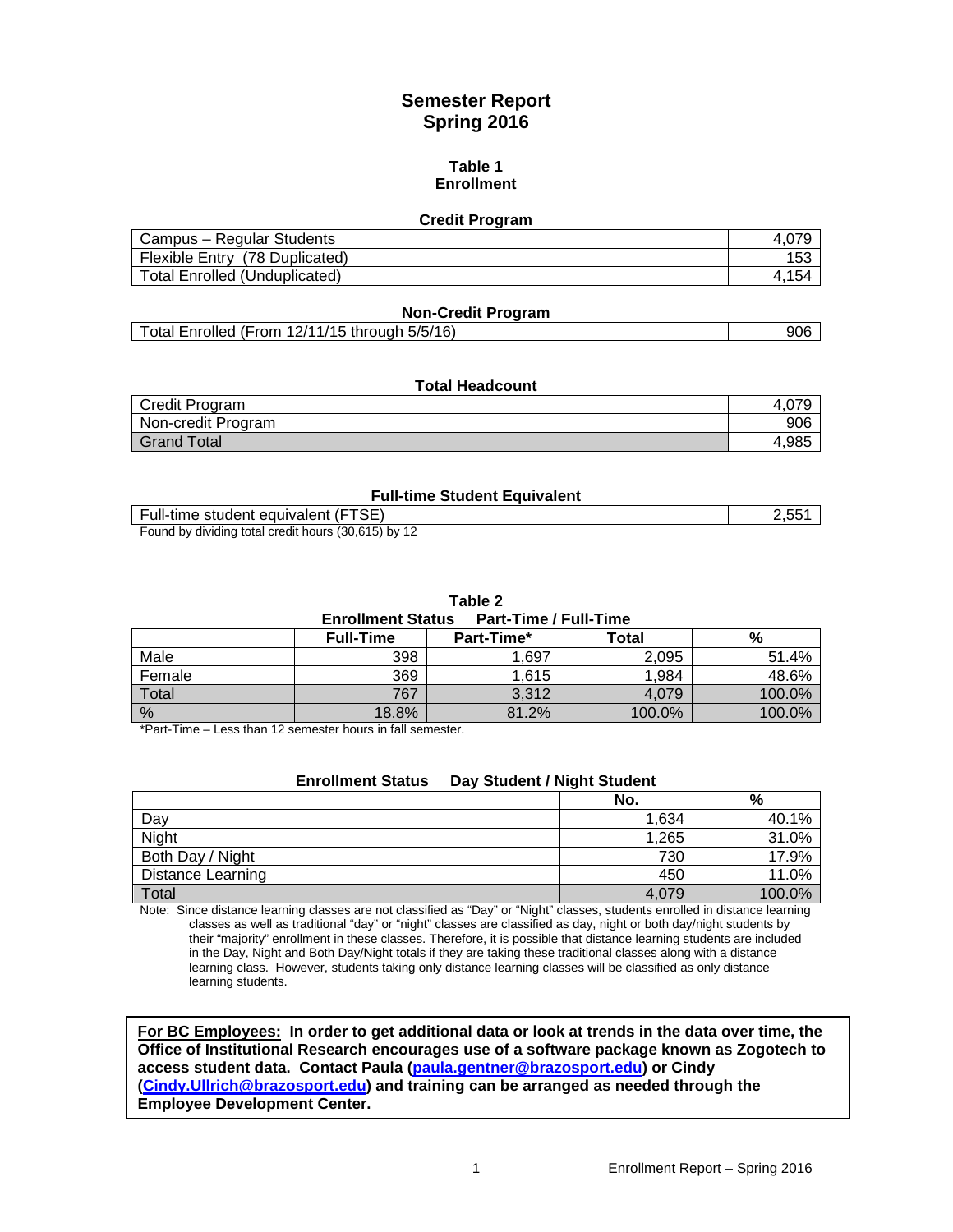# **Table 3 Semester Information**

| <b>Headcount</b> |                       |                   |                        |  |
|------------------|-----------------------|-------------------|------------------------|--|
| Regular          | <b>Flexible Entry</b> | <b>Duplicated</b> | <b>State Reports *</b> |  |
| 4.079            | 153                   | 78                | 4.23 <sub>4</sub>      |  |

\* Includes 78 duplicated counts

# **Semester Credit Hours Vocational-Technical Academic BAT Totals %** Regular | 9,803 | 18,921 | 990 | 29,714 | 97.1% Flexible Entry 798 103 0 901 2.9% Total **10,601 19,024 990 30,615** In-District 9,151 12,413 0 21,564 70.4% Out-of-District 1450 6,611 990 9,051 29.6%<br>
Totals 10,601 19,024 990 30,615 **Totals 10,601 19,024 990 30,615 % 34.6% 62.2% 3.2% 100.0%**

Note: In / Out-of-District status is determined by where a course is taught.

# **Semester Contact Hours**

|                       | <b>Vocational-</b><br><b>Technical</b> | Academic | <b>BAT</b> | <b>Totals</b> | $\frac{0}{0}$ |
|-----------------------|----------------------------------------|----------|------------|---------------|---------------|
| Regular               | 265,808                                | 343,440  | 15,840     | 625,120       | 97.0%         |
| <b>Flexible Entry</b> | 17,504                                 | 2,160    |            | 19,632        | 3.0%          |
| Total                 | 283,312                                | 345,600  | 15,840     | 644,752       |               |
| In-District           | 243,184                                | 235,824  |            | 479,008       | 74.3%         |
| Out-of-District       | 40,128                                 | 109,776  | 15,840     | 165,744       | 25.7%         |
| <b>Totals</b>         | 283,312                                | 345,600  | 15,840     | 644,752       |               |
| %                     | 43.9%                                  | 53.6%    | 2.5%       | 100.0%        |               |

Note: In / Out-of-District status is determined by where a course is taught.

### **Semester Credit Hours By Student Tuition Residency Code**

|                 | <b>Vocational-</b><br>Technical | Academic -<br><b>BAT</b> | Totals | %      |
|-----------------|---------------------------------|--------------------------|--------|--------|
| In-District     | 5,250                           | 11.139                   | 16,389 | 53.5%  |
| Out-of-District | 5,351                           | 8.875                    | 14.226 | 46.5%  |
| Totals          | 10,601                          | 20,014                   | 30,615 | 100.0% |

Note: BAT hours are included in Academic credit hours.

### **Semester Contact Hours By Student Tuition Residency Code**

|                 | Vocational- | Academic - |         |        |
|-----------------|-------------|------------|---------|--------|
|                 | Technical   | BAT        | Totals  | %      |
| In-District     | 142.976     | 202.320    | 345.296 | 53.6%  |
| Out-of-District | 140.336     | 159.120    | 299.456 | 46.4%  |
| Totals          | 283,312     | 361.440    | 644.752 | 100.0% |

Note: BAT hours are included in Academic contact hours.

#### **Distance Learning Semester Contact Hours**

| <u> 8888888888888888888888</u> |              |        |  |  |
|--------------------------------|--------------|--------|--|--|
|                                | <b>Hours</b> | %      |  |  |
| Internet                       | 116,032      | 97.9%  |  |  |
| <b>VCT</b>                     | 2,496        | 2.1%   |  |  |
| Total                          | 118,528      | 100.0% |  |  |

Note: These contact hour totals do not include hybrid / blended course hours.

The distance learning contact hours are included in semester contact hours.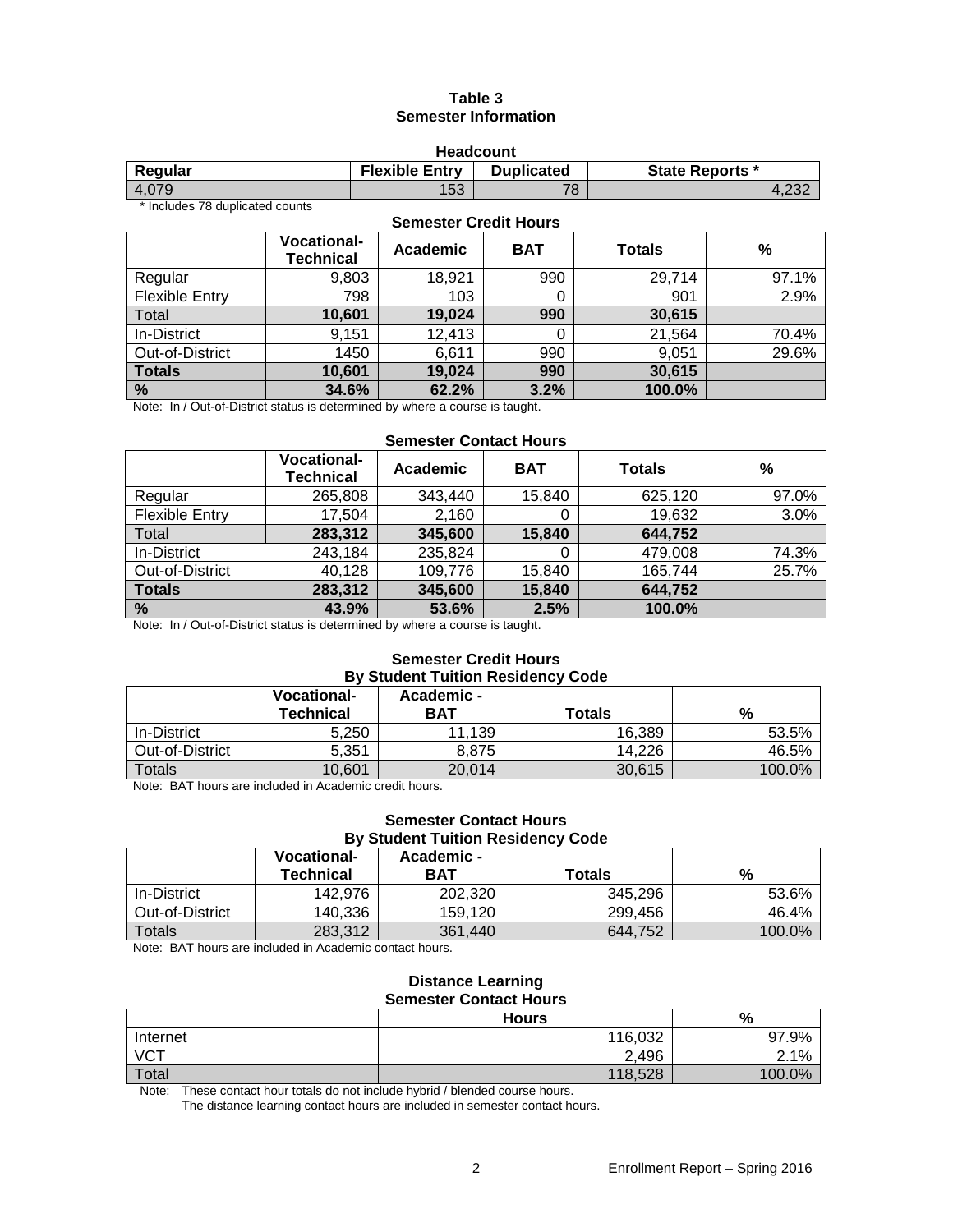## **Table 3 Semester Information Contact hours** *NOT* **funded**

|                                   | No.   | %     |  |  |  |
|-----------------------------------|-------|-------|--|--|--|
| Developmental Hours               | 720   | 8.4%  |  |  |  |
| Academic Hours (Three-peat rule)  | 7,008 | 81.7% |  |  |  |
| Technical Hours (Three-peat rule) | 848   | 9.9%  |  |  |  |
| Total                             | 8.576 |       |  |  |  |

| Table 4                                     |  |
|---------------------------------------------|--|
| <b>Enrollment by Level / Classification</b> |  |
|                                             |  |

|                                                     | <b>Male</b> | Female | Total | %      |
|-----------------------------------------------------|-------------|--------|-------|--------|
| Freshman: First Yr (less than 30 hours)             | 1.487       | 1,306  | 2.793 | 68.5%  |
| Sophomore: Second Yr (30-72 hours)                  | 503         | 519    | 1.022 | 25.1%  |
| Unclassified (More than 72 hours)                   | 105         | 159    | 264   | 6.4%   |
| Total                                               | 2.095       | 1.984  | 4.079 | 100.0% |
| $\mathbf{u}$ . Root we have the set of $\mathbf{u}$ |             |        |       |        |

Note: BC Classification hours match THECB classification.

| <b>Basis for Admissions for Student Body</b> |       |        |  |  |  |
|----------------------------------------------|-------|--------|--|--|--|
| %<br>No.                                     |       |        |  |  |  |
| <b>High School Graduate</b>                  | 771   | 18.9%  |  |  |  |
| Individual Approval                          | 1.569 | 38.5%  |  |  |  |
| G.E.D.                                       | 119   | 2.9%   |  |  |  |
| <b>Former Student</b>                        | 1,109 | 27.2%  |  |  |  |
| College Transfer                             | 511   | 12.5%  |  |  |  |
| Total                                        | 4.079 | 100.0% |  |  |  |

**Table 5 Basis for Admissions for Student Body**

**Table 6 Student Intention Why Students Attend Brazosport College**

|                            | No.   | $\frac{0}{0}$ |  |
|----------------------------|-------|---------------|--|
| Earn an Associate's Degree | 2,093 | 51.3%         |  |
| Earn a Certificate         | 674   | 16.5%         |  |
| Earn Credits for Transfer  | 663   | 16.3%         |  |
| Job Skills                 | 10    | 0.2%          |  |
| <b>Personal Enrichment</b> | 34    | 0.8%          |  |
| Did Not Respond            | 605   | 14.8%         |  |
| Earn BAT Degree            |       | 0.0%          |  |
| Total                      | 4.079 | 100.0%        |  |

| Table 7 |                                         |
|---------|-----------------------------------------|
|         | <b>First Time in College Enrollment</b> |

|        | . .            |        |
|--------|----------------|--------|
|        | No.            | %      |
| Male   | 139            | 66.2%  |
| Female | $\overline{z}$ | 33.8%  |
| Total  | 210            | 100.0% |

Note: FTIC excludes transfer students and dual credit students.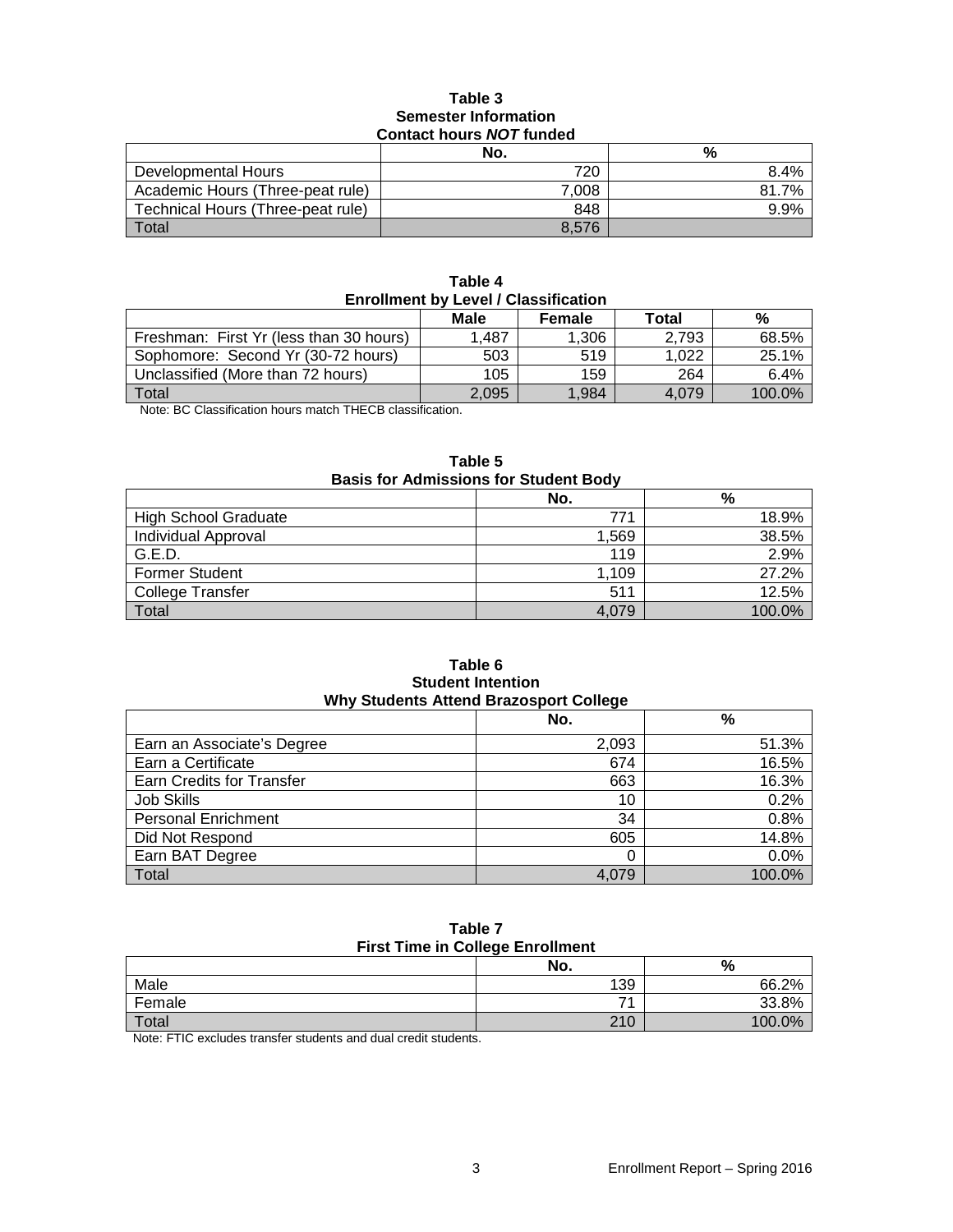| Table 8A                                |  |  |  |
|-----------------------------------------|--|--|--|
| <b>Student Residence Classification</b> |  |  |  |

|                 | No.   | %      |  |  |
|-----------------|-------|--------|--|--|
| In-District     | 2,232 | 54.7%  |  |  |
| Out-of-District | 1,810 | 44.4%  |  |  |
| Out-of-State    | 31    | 0.8%   |  |  |
| Foreign         |       | 0.1%   |  |  |
| Total           | 4,079 | 100.0% |  |  |

**Table 8B Student Residence**

| <b>City</b>            | No.   | $\%$   |  |  |  |
|------------------------|-------|--------|--|--|--|
| Angleton               | 737   | 18.1%  |  |  |  |
| <b>Brazoria</b>        | 346   | 8.5%   |  |  |  |
| Clute                  | 566   | 13.9%  |  |  |  |
| Danbury                | 31    | 0.8%   |  |  |  |
| Freeport               | 465   | 11.4%  |  |  |  |
| Lake Jackson           | 1,224 | 30.0%  |  |  |  |
| Sweeny                 | 236   | 5.8%   |  |  |  |
| West Columbia          | 159   | 3.9%   |  |  |  |
| <b>Other Residence</b> | 315   | 7.7%   |  |  |  |
| <b>Total Students</b>  | 4,079 | 100.0% |  |  |  |

**Table 8C Summary of Students by Residence**

| Summary of Students by Residence |                |        |                   |                |               |  |
|----------------------------------|----------------|--------|-------------------|----------------|---------------|--|
| <b>Residence</b>                 | No.            | $\%$   | <b>Residence</b>  | No.            | $\frac{9}{6}$ |  |
| Angelina County                  | 1              | .02%   | Alabama           | 4              | .10%          |  |
| Aransas County                   | 1              | .02%   | Arizona           | 1              | .02%          |  |
| <b>Bandera County</b>            | 1              | .02%   | Arkansas          | 1              | .02%          |  |
| <b>Bexar County</b>              | 2              | .05%   | California        | 3              | .07%          |  |
| <b>Brazoria County</b>           | 3,876          | 95.02% | Colorado          | 1              | .02%          |  |
| Calhoun County                   | 3              | .07%   | Florida           | 1              | .02%          |  |
| <b>Chambers County</b>           | 1              | .02%   | Georgia           | 1              | .02%          |  |
| Fort Bend County                 | 15             | .37%   | Hawaii            | 1              | .02%          |  |
| <b>Galveston County</b>          | 28             | .69%   | <b>Illinois</b>   | 1              | .02%          |  |
| <b>Guadalupe County</b>          | 1              | .02%   | Indiana           | $\overline{2}$ | .05%          |  |
| Harris County                    | 23             | .56%   | Louisiana         | 5              | .12%          |  |
| <b>Hidalgo County</b>            | 5              | .12%   | Michigan          | 2              | .05%          |  |
| Lamar County                     | 1              | .02%   | Mississippi       | 1              | .02%          |  |
| Matagorda County                 | 78             | 1.91%  | Nebraska          | 1              | .02%          |  |
| <b>Nueces County</b>             | 1              | .02%   | <b>New Mexico</b> | 1              | .02%          |  |
| Polk County                      | 1              | .02%   | Oregon            | 1              | .02%          |  |
| <b>Robertson County</b>          | 1              | .02%   | Pennsylvania      | 1              | .02%          |  |
| Victoria County                  | 1              | .02%   | South Carolina    | 2              | .05%          |  |
| <b>Wharton County</b>            | $\overline{2}$ | .05%   | Tennessee         | 1              | .02%          |  |

|                  | JUILLILUI Y    |        | of other that by incoldence |                |      |
|------------------|----------------|--------|-----------------------------|----------------|------|
| <b>Residence</b> | No.            | $\%$   | <b>Residence</b>            | No.            | $\%$ |
| าa County        | 1              | .02%   | Alabama                     | $\overline{4}$ | .10% |
| <b>is County</b> | $\mathbf{1}$   | .02%   | Arizona                     | 1              | .02% |
| ra County        | 1              | .02%   | Arkansas                    | 1              | .02% |
| County           | $\overline{2}$ | .05%   | California                  | 3              | .07% |
| ia County        | 3,876          | 95.02% | Colorado                    | $\mathbf{1}$   | .02% |
| <b>In County</b> | 3              | .07%   | Florida                     | 1              | .02% |
| ers County       | $\mathbf{1}$   | .02%   | Georgia                     | $\mathbf{1}$   | .02% |
| end County       | 15             | .37%   | Hawaii                      | 1              | .02% |
| ton County       | 28             | .69%   | Illinois                    | 1              | .02% |
| lupe County      | $\mathbf{1}$   | .02%   | Indiana                     | $\overline{2}$ | .05% |
| County           | 23             | .56%   | Louisiana                   | 5              | .12% |
| O County         | 5              | .12%   | Michigan                    | $\overline{2}$ | .05% |
| County           | 1              | .02%   | Mississippi                 | $\mathbf{1}$   | .02% |
| orda County      | 78             | 1.91%  | Nebraska                    | 1              | .02% |
| s County         | $\mathbf{1}$   | .02%   | New Mexico                  | 1              | .02% |
| ounty            | 1              | .02%   | Oregon                      | 1              | .02% |
| son County       | 1              | .02%   | Pennsylvania                | 1              | .02% |
| a County         | $\mathbf{1}$   | .02%   | South Carolina              | $\overline{2}$ | .05% |
| on County        | $\overline{2}$ | .05%   | Tennessee                   | 1              | .02% |
|                  |                |        |                             |                |      |
|                  |                |        | Finland                     | $\mathbf{1}$   | .02% |
|                  |                |        | Germany                     | 1              | .02% |
|                  |                |        | Japan                       | $\mathbf{1}$   | .02% |
|                  |                |        | Mexico                      | 1              | .02% |
|                  |                |        | Thailand                    | 1              | .02% |
|                  |                |        | Ukraine                     | $\mathbf{1}$   | .02% |

Includes students that pay C & D coded tuition.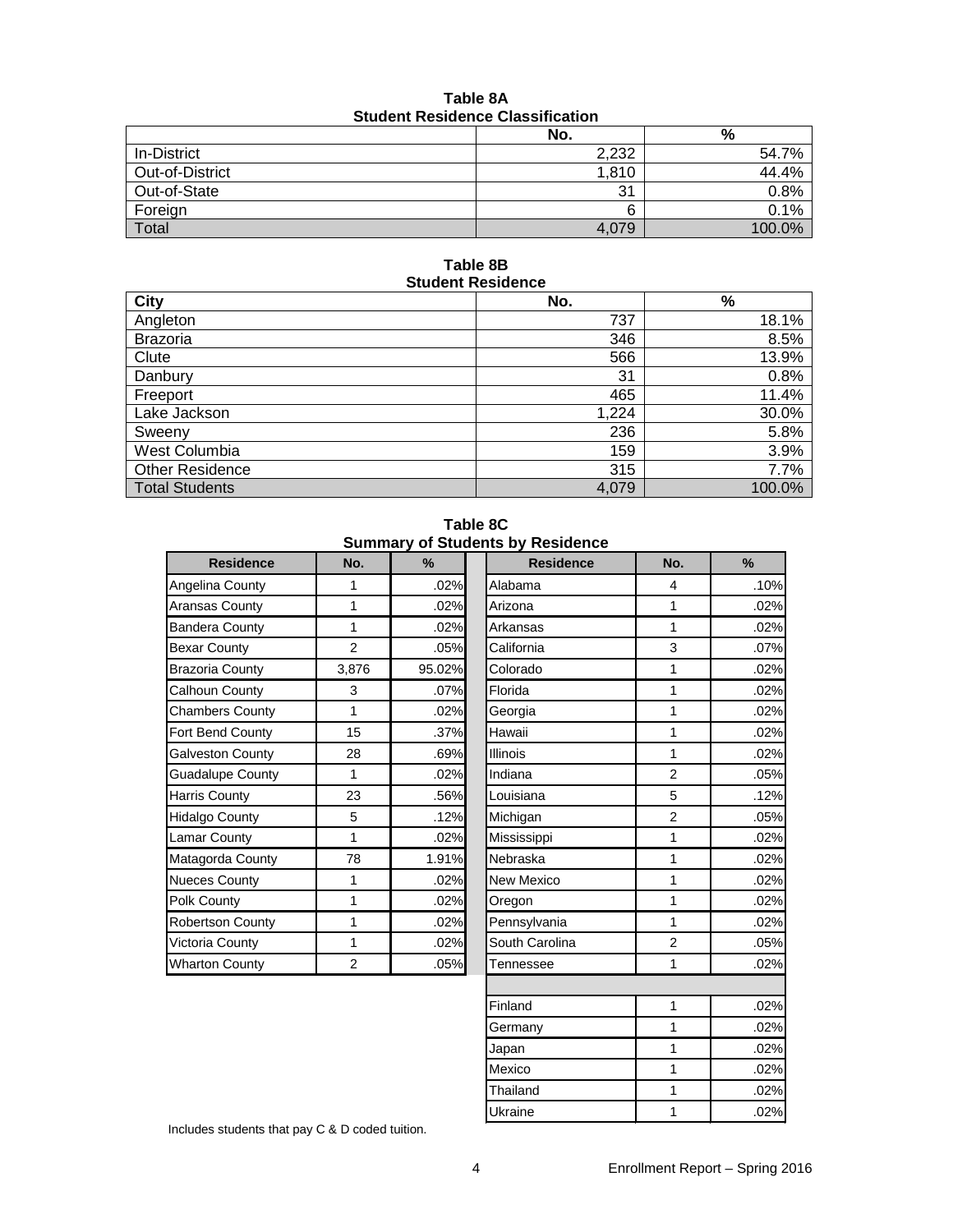### **Table 9 High School Attended**

| <b>THAN DATION WITH THE REAL</b>   |       |        |  |  |  |
|------------------------------------|-------|--------|--|--|--|
| <b>School</b>                      | No.   | $\%$   |  |  |  |
| Angleton                           | 627   | 15.4%  |  |  |  |
| <b>Brazosport</b>                  | 415   | 10.2%  |  |  |  |
| <b>Brazosport Christian School</b> | 19    | 0.5%   |  |  |  |
| Brazoswood                         | 1,210 | 29.7%  |  |  |  |
| Columbia                           | 373   | 9.1%   |  |  |  |
| Danbury                            | 38    | 0.9%   |  |  |  |
| Sweenv                             | 341   | 8.4%   |  |  |  |
| Other Schools                      | 702   | 17.2%  |  |  |  |
| No School Assigned                 | 354   | 8.7%   |  |  |  |
| <b>Total Students</b>              | 4.079 | 100.0% |  |  |  |

#### **Table 10 Ethnic Groups**

| Lunno Oroups                     |       |       |  |  |  |
|----------------------------------|-------|-------|--|--|--|
| Race                             | No.   | %     |  |  |  |
| White                            | 2,048 | 50.2% |  |  |  |
| <b>Black</b>                     | 305   | 7.5%  |  |  |  |
| Hispanic                         | 1,511 | 37.0% |  |  |  |
| Asian                            | 42    | 1.0%  |  |  |  |
| American Indian / Alaskan Native | 8     | 0.2%  |  |  |  |
| Non-Resident Alien               | 3     | 0.1%  |  |  |  |
| Native Hawaiian / Other Pacific  |       | 0.0%  |  |  |  |
| <b>Islander</b>                  |       |       |  |  |  |
| Race Unknown                     | 62    | 1.5%  |  |  |  |
| 2 or more races                  | 99    | 2.4%  |  |  |  |
| Total                            | 4,079 | 100.0 |  |  |  |

# **Table 11**

| Age Distribution of BC Students |       |        |  |  |  |  |
|---------------------------------|-------|--------|--|--|--|--|
| Age                             | No.   | %      |  |  |  |  |
| Under 18                        | 713   | 17.5%  |  |  |  |  |
| $18 - 21$                       | 1,498 | 36.7%  |  |  |  |  |
| 22-24                           | 485   | 11.9%  |  |  |  |  |
| 25-30                           | 616   | 15.1%  |  |  |  |  |
| $31 - 35$                       | 309   | 7.6%   |  |  |  |  |
| 36-50                           | 371   | 9.1%   |  |  |  |  |
| 51 or more                      | 87    | 2.1%   |  |  |  |  |
| Total                           | 4,079 | 100.0% |  |  |  |  |
| $= 24.2$<br>Average Age         |       |        |  |  |  |  |

Median Age = 21.0

# **Table 12**

| <b>New / Former Students</b> |       |           |  |  |
|------------------------------|-------|-----------|--|--|
|                              | No.   | %         |  |  |
| <b>Former Students</b>       | 3.567 | 87.4%     |  |  |
| New Students                 | 512   | 12.6%     |  |  |
| Total                        | 4.079 | $100.0\%$ |  |  |

Note: New students include transfer students and dual credit students.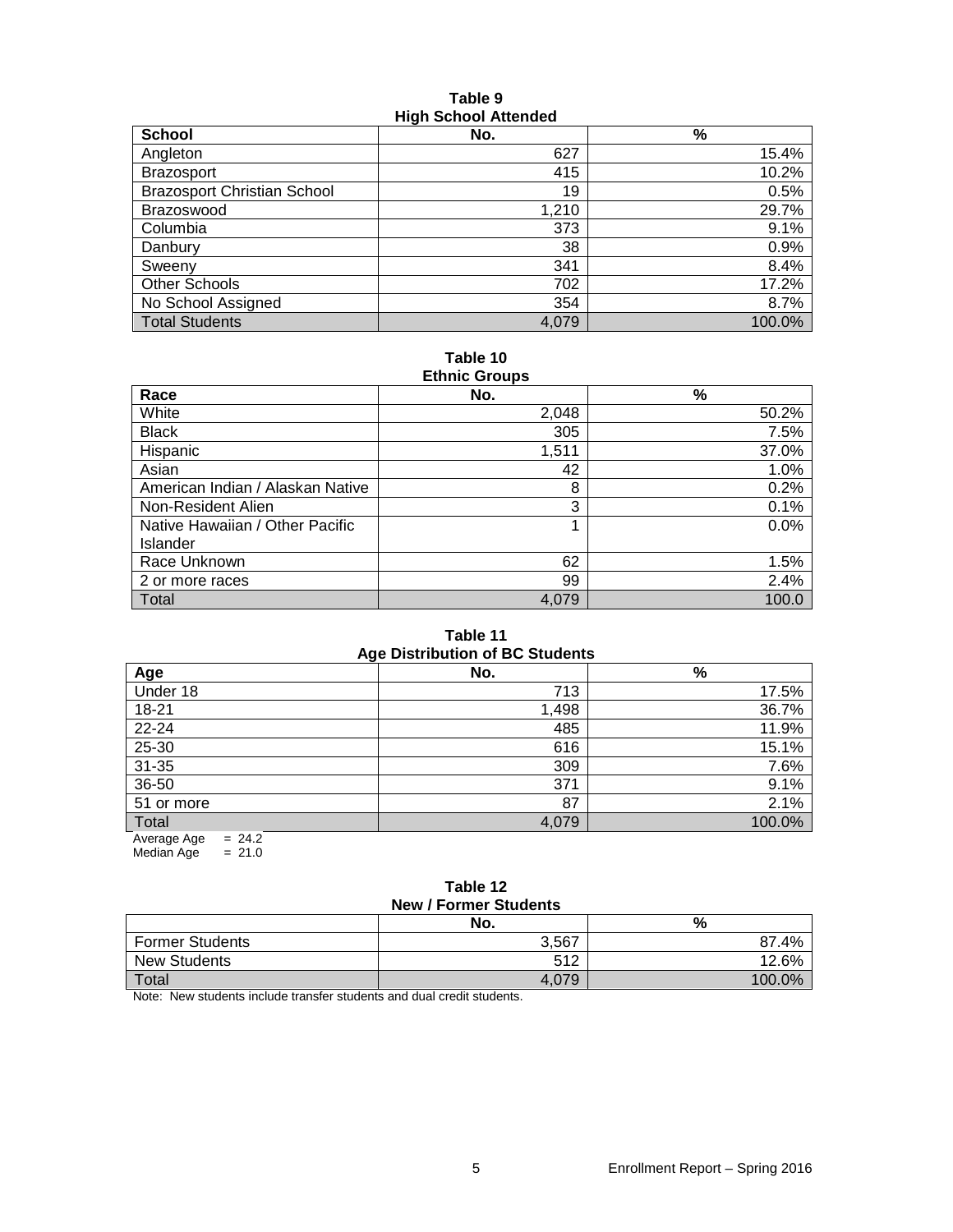## **Table 13 First Generation Students**

|                                 | No. | %      |  |  |  |
|---------------------------------|-----|--------|--|--|--|
| <b>First Generation Student</b> | 215 | 42.0%  |  |  |  |
| Not First Generation Student    | 121 | 23.6%  |  |  |  |
| No response in mother's or      | 176 | 34.4%  |  |  |  |
| father's education level        |     |        |  |  |  |
| Total                           | 512 | 100.0% |  |  |  |

Note: First generation students include only new students.

A first generation student is defined by both parents' education level below a Baccalaureate Degree.

# **Table 14 Majors by Full / Part-Time**

# **General Academic Degree Majors (AA)**

|       | Not Dual Credit<br>Student | <b>Dual Credit</b><br><b>Student</b> | No.   | $\%$   |
|-------|----------------------------|--------------------------------------|-------|--------|
| Full  | 318                        | 19                                   | 337   | 18.6%  |
| Part  | 681                        | 789                                  | 1.470 | 81.4%  |
| Total | 999                        | 808                                  | 1,807 | 100.0% |

# **General Academic Degree Majors (AS)**

|       | Not Dual Credit<br><b>Student</b> | <b>Dual Credit</b><br>Student | No. | %      |
|-------|-----------------------------------|-------------------------------|-----|--------|
| Full  | 89                                |                               | 91  | 32.7%  |
| Part  | 167                               | 20                            | 187 | 67.2%  |
| Total | 256                               | 22                            | 278 | 100.0% |

# **Other Academic Majors**

|       | Not Dual Credit<br>Student | <b>Dual Credit</b><br>Student | No. | %      |
|-------|----------------------------|-------------------------------|-----|--------|
| Full  | 32                         |                               | 33  | 21.9%  |
| Part  | 94                         | 24                            | 118 | 78.1%  |
| Total | 126                        | 25                            | 151 | 100.0% |

# **Technical Majors**

|       | Not Dual Credit<br>Student | <b>Dual Credit</b><br><b>Student</b> | No.   | %      |
|-------|----------------------------|--------------------------------------|-------|--------|
| Full  | 255                        |                                      | 257   | 15.3%  |
| Part  | 1,184                      | 235                                  | 1.419 | 84.7%  |
| Total | 1,439                      | 237                                  | 1,676 | 100.0% |

## **Bachelor's in Applied Technology Majors**

|       | Not Dual Credit<br><b>Student</b> | <b>Dual Credit</b><br>Student | --<br>No. | %      |
|-------|-----------------------------------|-------------------------------|-----------|--------|
| Full  | 49                                |                               | 49        | 29.3%  |
| Part  | 118                               |                               | 118       | 70.7%  |
| Total | 167                               |                               | 167       | 100.0% |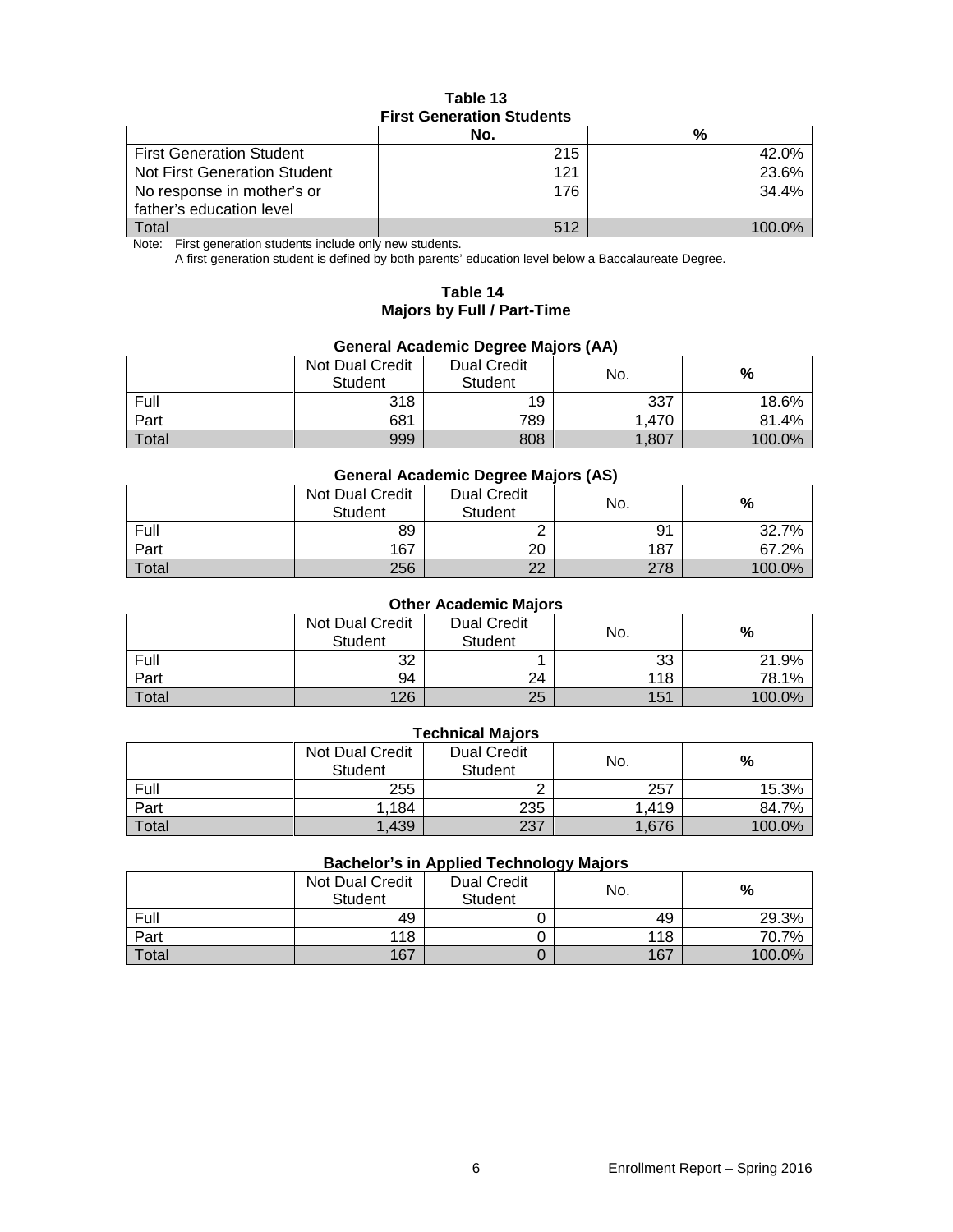# **Table 15A Enrollment by Department**

|              |                 |                 | <b>Technical Programs</b>      |        |                  |             |
|--------------|-----------------|-----------------|--------------------------------|--------|------------------|-------------|
|              | <b>Total</b>    | <b>Semester</b> | <b>Contact</b><br><b>Hours</b> |        |                  |             |
|              | <b>Students</b> | <b>Hours</b>    | Lec/Lab                        | Co-op  | <b>Practicum</b> | <b>FTSE</b> |
| <b>ACNT</b>  | 124             | 186             | 3,968                          |        |                  | 15.50       |
| <b>ARCE</b>  | 44              | 66              | 1,408                          |        |                  | 5.50        |
| <b>AUMT</b>  | 102             | 198             | 7,296                          | 1,920  |                  | 16.50       |
| <b>BMGT</b>  | 43              | 129             | 2,064                          |        |                  | 10.75       |
| CDEC         | 18              | 36              | 2,304                          | 1,920  |                  | 3.00        |
| <b>CJLE</b>  | 144             | 360             | 11,520                         |        |                  | 30.00       |
| <b>CJSA</b>  | 1               | 3               | 336                            |        | 336              | 0.25        |
| <b>CNBT</b>  | 330             | 552             | 14,432                         | 3,840  |                  | 46.00       |
| <b>CTEC</b>  | 199             | 358             | 7,040                          |        |                  | 29.83       |
| <b>DFTG</b>  | 294             | 441             | 11,632                         | 1,920  |                  | 36.75       |
| <b>ELPT</b>  | 322             | 483             | 10,304                         |        |                  | 40.25       |
| <b>ELTN</b>  | 22              | 33              | 3,696                          | 3,520  |                  | 2.75        |
| <b>EMSP</b>  | 44              | 94              | 3,680                          |        |                  | 7.83        |
| <b>EPCT</b>  | 43              | 107             | 1,712                          |        |                  | 8.92        |
| <b>HART</b>  | 126             | 232             | 6,256                          | 1,920  |                  | 19.33       |
| <b>HITT</b>  | 104             | 280             | 4,736                          |        |                  | 23.33       |
| <b>IMED</b>  | 18              | 27              | 576                            |        |                  | 2.25        |
| <b>INTC</b>  | 444             | 815             | 16,112                         |        |                  | 67.92       |
| <b>ITNW</b>  | 56              | 84              | 1,792                          |        |                  | 7.00        |
| <b>ITSC</b>  | 174             | 261             | 6,704                          | 1,280  |                  | 21.75       |
| <b>ITSE</b>  | 32              | 48              | 1,280                          |        |                  | 4.00        |
| <b>ITSW</b>  | 22              | 33              | 704                            |        |                  | 2.75        |
| <b>MCHN</b>  | 415             | 636             | 24,304                         | 12,800 |                  | 53.00       |
| <b>MRKG</b>  | 19              | 57              | 912                            |        |                  | 4.75        |
| <b>MUSC</b>  | 12              | 16              | 320                            |        |                  | 1.33        |
| <b>NUCP</b>  | 12              | 28              | 512                            |        |                  | 2.33        |
| <b>OSHT</b>  | 121             | 406             | 6,864                          |        |                  | 33.83       |
| <b>PFPB</b>  | 250             | 375             | 11,536                         | 4,160  |                  | 31.25       |
| <b>POFI</b>  | 108             | 162             | 8,928                          | 5,760  |                  | 13.50       |
| <b>POFT</b>  | 118             | 177             | 3,888                          |        |                  | 14.75       |
| <b>PTAC</b>  | 1,195           | 2,697           | 58,176                         |        |                  | 224.75      |
| <b>RNSG</b>  | 99              | 276             | 15,312                         |        |                  | 23.00       |
| <b>TECM</b>  | 102             | 204             | 4,080                          |        |                  | 17.00       |
| <b>VNSG</b>  | 64              | 112             | 3,840                          |        |                  | 9.33        |
| <b>WLDG</b>  | 292             | 584             | 23,984                         | 1,440  |                  | 48.67       |
| <b>Total</b> | 5,513           | 10,556          | 282,208                        | 40,480 | 336              |             |

Note: Enrollment may be duplicated.

FTSE = fall semester hours divided by 12. Interinstitutional hours are not included.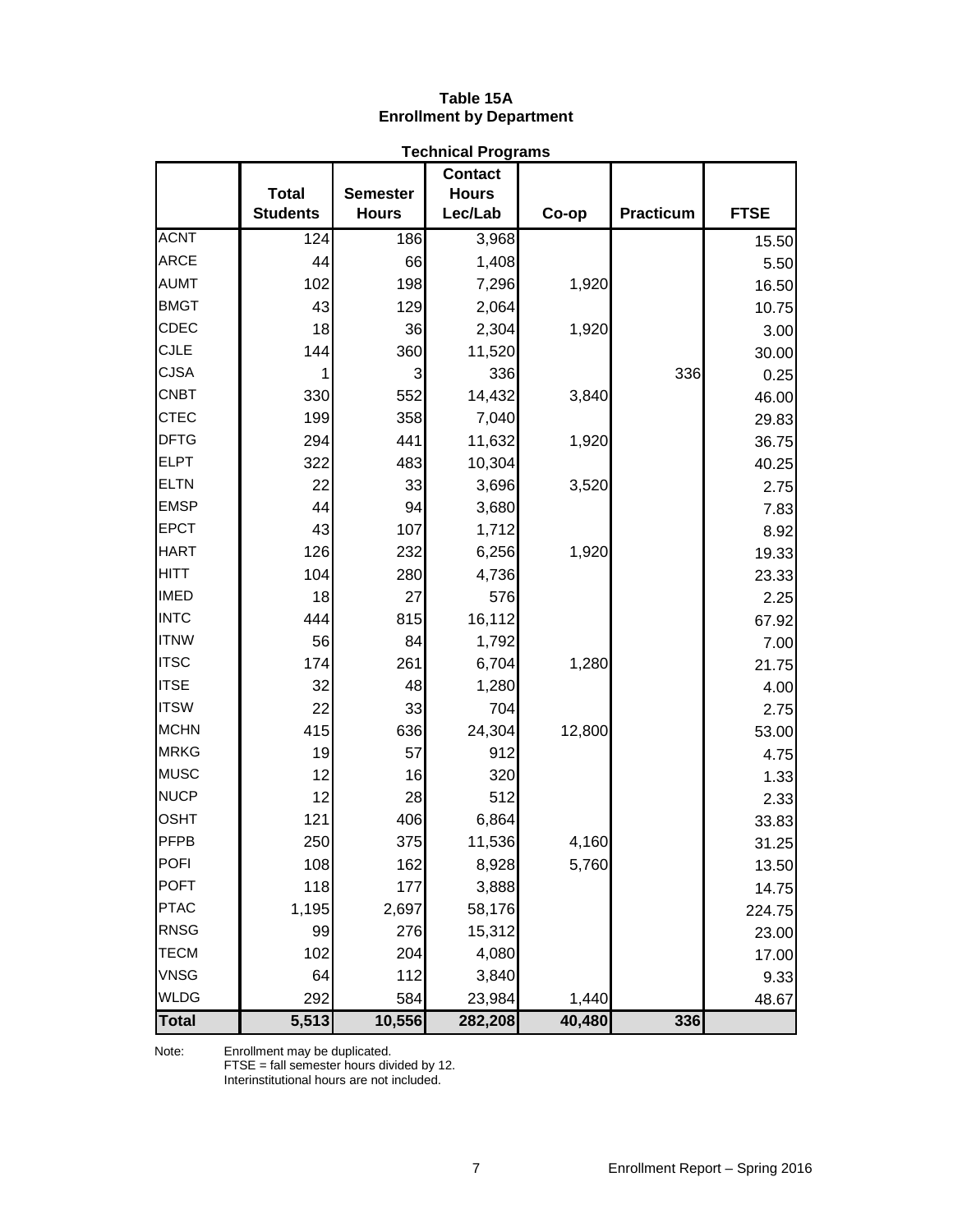# **Table 15B Enrollment by Department**

|                       |                 |                  | <b>Academic Programs</b> |          |                  |             |
|-----------------------|-----------------|------------------|--------------------------|----------|------------------|-------------|
|                       |                 |                  | <b>Contact</b>           |          |                  |             |
|                       | <b>Total</b>    | <b>Semester</b>  | <b>Hours</b>             |          |                  |             |
|                       | <b>Students</b> | <b>Hours</b>     | Lec/Lab                  | Co-op    | <b>Practicum</b> | <b>FTSE</b> |
| <b>ACCT</b>           | 102             | $\overline{204}$ | 3,264                    |          |                  | 17.00       |
| <b>ARTS</b>           | 289             | 669              | 13,872                   |          |                  | 55.75       |
| <b>BCIS</b>           | 368             | 736              | 14,720                   |          |                  | 61.33       |
| <b>BIOL</b>           | 1,046           | 2,136            | 50,208                   |          |                  | 178.00      |
| <b>BUSI</b>           | 27              | 81               | 1,296                    |          |                  | 6.75        |
| <b>CHEM</b>           | 454             | 916              | 20,704                   |          |                  | 76.33       |
| cosc                  | 18              | 27               | 720                      |          |                  | 2.25        |
| <b>CRIJ</b>           | 50              | 150              | 2,400                    |          |                  | 12.50       |
| <b>DRAM</b>           | 28              | 57               | 1,536                    |          | 768              | 4.75        |
| <b>ECON</b>           | 79              | 237              | 3,792                    |          |                  | 19.75       |
| <b>EDUC</b>           | 40              | 60               | 1,280                    |          |                  | 5.00        |
| <b>ENGL</b>           | 824             | 2,346            | 38,560                   |          |                  | 195.50      |
| <b>ENVR</b>           | 80              | 160              | 3,840                    |          |                  | 13.33       |
| GOVT                  | 464             | 1,392            | 22,272                   |          |                  | 116.00      |
| <b>HIST</b>           | 604             | 1,812            | 28,992                   |          |                  | 151.00      |
| <b>HUMA</b>           | 249             | 747              | 11,952                   |          |                  | 62.25       |
| <b>MATH</b>           | 1,091           | 2,685            | 47,904                   |          |                  | 223.75      |
| <b>MHSM</b>           | 36              | 120              | 1,920                    |          |                  | 10.00       |
| <b>MUAP</b>           | 19              | 19               | 304                      |          |                  | 1.58        |
| <b>MUEN</b>           | 49              | 49               | 2,848                    |          |                  | 4.08        |
| <b>MUSI</b>           | 156             | 422              | 6,960                    |          |                  | 35.17       |
| PHYS                  | 103             | 205              | 4,944                    |          |                  | 17.08       |
| PSYC                  | 780             | 2,340            | 37,440                   |          |                  | 195.00      |
| SOCI                  | 120             | 360              | 5,760                    |          |                  | 30.00       |
| <b>SPAN</b>           | 47              | 103              | 1,952                    |          |                  | 8.58        |
| <b>SPCH</b>           | 313             | 939              | 15,024                   |          |                  | 78.25       |
| <b>TECA</b>           | 46              | 87               | 1,664                    |          |                  | 7.25        |
| <b>TMGT</b>           | 290             | 870              | 13,920                   |          |                  | 72.50       |
| <b>Total</b>          | 7,772           | 19,929           | 360,048                  | $\bf{0}$ | 768              |             |
| Grand<br><b>Total</b> | 13,285          | 30,485           | 642,256                  | 40,480   | 1,104            |             |

Note: Enrollment may be duplicated.

FTSE = fall semester hours divided by 12. Interinstitutional hours are not included.